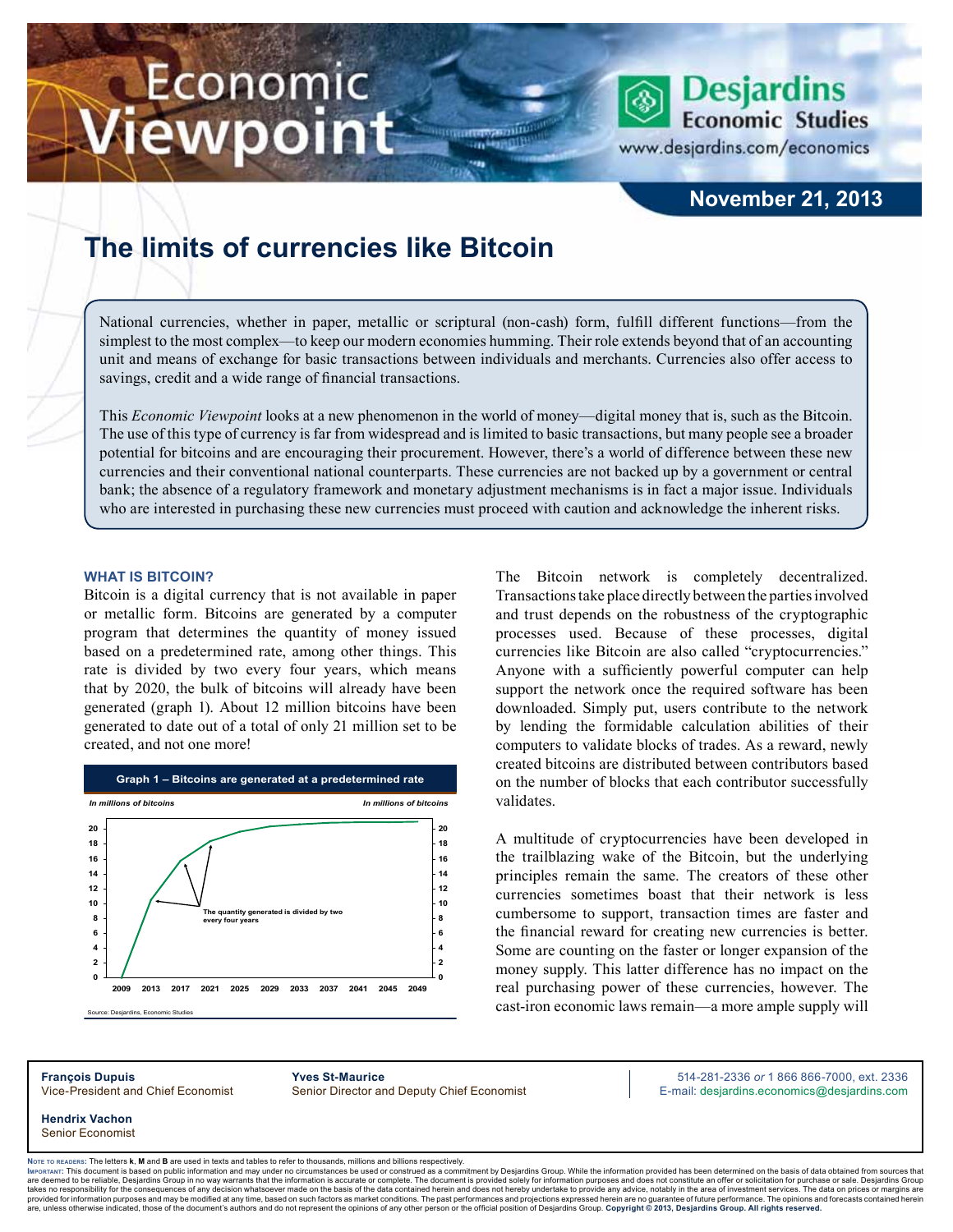**Desjardins Economic Studies** 

only reduce the currency's value if demand fails to rise to a sufficient level.

#### **Key advantages**

Confidentiality and low transaction costs are two advantages users highly appreciate. Bitcoins and other cryptocurrencies are easily bought and sold around the world through the Internet without an intermediary, meaning that some costs are saved. These currencies are used as a store of value and as a means to make purchases, provided that they are accepted by the seller. And since digital currencies lack a physical form, counterfeiting is impossible. This type of currency is exposed to hacking, however.

Gains can also be made if the value of the currency appreciates. The first Bitcoin purchasers enjoyed enviable returns (graph 2), but not all cryptocurrencies have the same success. The currency's value hinges primarily on demand. The more popular the currency, the more valuable it will become. At the moment, Bitcoin is still the most popular of all the cryptocurrencies.



#### **Version 2.0 of commodity money or just fiat money?**

The first currency ever used was merchandise. Goods or services were bartered for common merchandise that was accepted by everyone involved in the process. Gold and other precious metals in particular were used for this purpose.

In some respects, cryptocurrencies are similar to commodity money. On a conceptual basis, the money creation mechanism is a mathematical simulation of mining for precious—and more importantly, scarce metals. Scarcity coupled with high demand is essentially what keeps gold prices afloat. This principle is the basic premise behind limiting the expansion of the supply of

cryptocurrencies. Much like it is becoming increasingly difficult to extract gold from the Earth's subsurface (the best deposits having already been excavated), the rate used to generate cryptocurrencies slows over time.

Cryptocurrencies have other attractive characteristics as well. Unlike commodity money, cryptocurrencies are easy to move and store: everything is done online. Cryptocurrencies can also be divided indefinitely. Could this be V2.0 of a new and improved form of commodity money?

The answer is no, since one of the baseline characteristics of commodity money is its non-zero intrinsic value. While gold is no longer used as an official currency, it still has a market value. Bitcoins and other cryptocurrencies have no intrinsic value and this fundamental characteristic puts these currencies in the fiat money category, the most common form of currency. All major national currencies are fiat money.

#### **National currencies and the risk of strong monetary growth**

Unlike cryptocurrencies, national currency issuances are centralized. In most countries, the central banks fulfill this function, but the growth of the money supply is not set out in advance. The decision to increase or reduce the money supply is made according to the issuer's specific objectives.

Some people have their doubts about the ability of central banks to make good decisions. In most industrialized countries, the central banks set targets for a low and stable inflation rate, which upholds a currency's value. Looking back at the weak price advances seen in the past two decades, we have to acknowledge that this system works very well (graph 3).

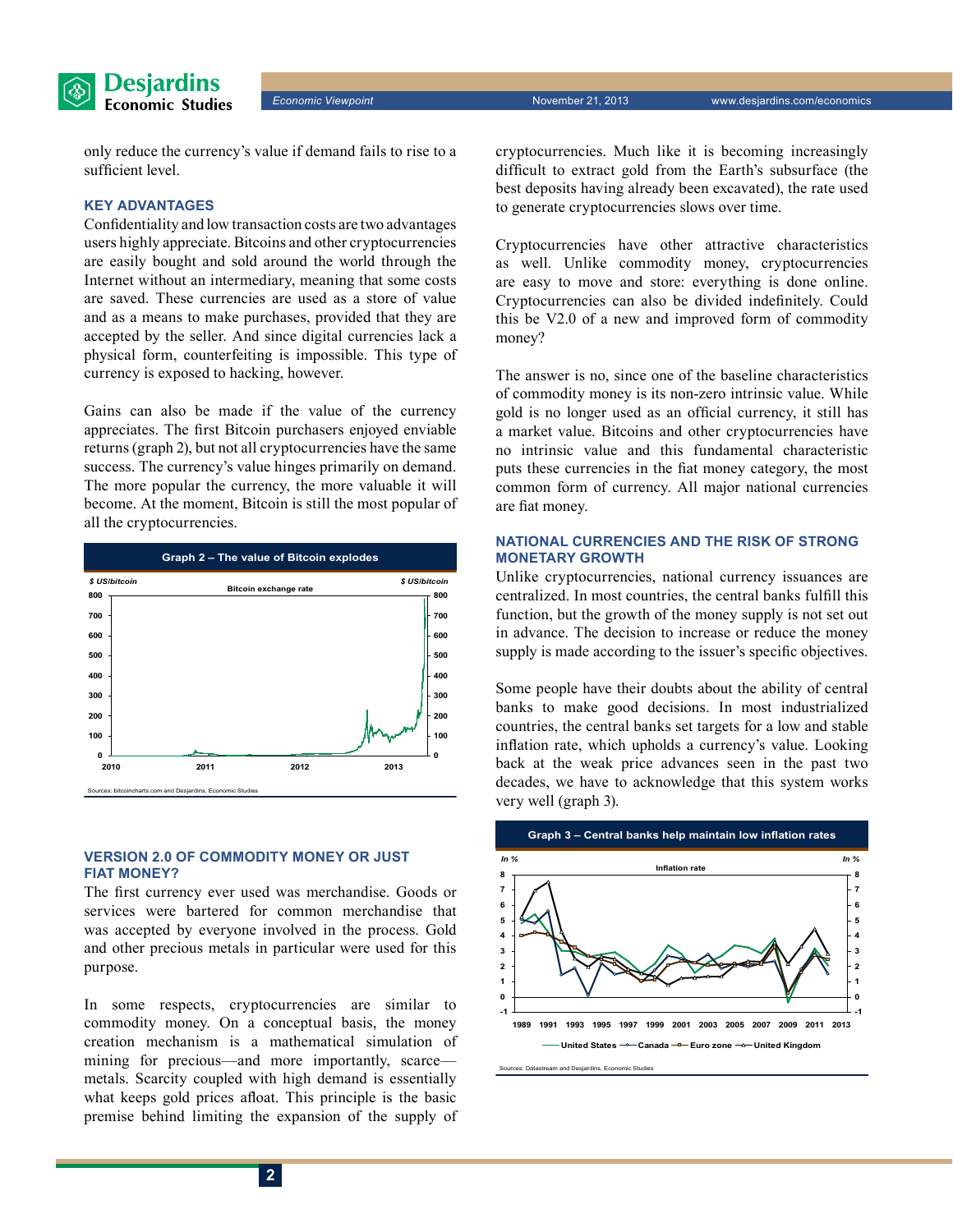**Desjardins Economic Studies** 

Criticisms about national currencies have more weight in countries where the central bank is less independent or where the members of government exercise greater decision-making power over currency issuances. Price stability as an objective is not highly regarded in these conditions—currency values thus become much more volatile and episodes of soaring inflation can occur.

Countries that have very high public debt also raise doubts about their currencies. A country that cannot pay its debts could resort to expanding its money supply to pay its creditors. Governments therefore have to maintain good levels of trust in their ability to support their debt. That being said, governments also have a substantial capacity to tax their citizens, which reduces the risk of having to resort to monetary expansion. Supranational organizations such as the International Monetary Fund (IMF) offer another avenue for countries that are grappling with public finance issues, and another safety net for national currencies. Cryptocurrencies have no support system to deal with potential problems that could have an impact.

#### **The Bitcoin model does not necessarily ensure rarity**

Nothing guarantees that the supply of cryptocurrencies will outpace demand. A programmer could overestimate the demand for his currency. The multiplication of cryptocurrencies is also a problem. Even if a computer program controls each currency's limited supply, the high degree of substitutability between these currencies and their ever-growing number is such that the total combined supply could grow indefinitely, and inconsistently.

This possibility sets cryptocurrencies further apart from commodity money. We cannot create other types of gold; we could of course use another precious metal, but the substitutability would not be as perfect. More importantly, there is only a little number of potential substitutes.

#### **The importance of monetary adjustment mechanisms**

Cryptocurrencies make it difficult to implement monetary adjustment mechanisms, which are required to ensure our economies run smoothly. As an example, the central banks can temporarily lend liquidities to another financial institution in difficulty as a last resort. This mechanism allows a panic situation to be contained and prevents the domino effect from rippling through the financial system.

Monetary policy is, however, the primary adjustment mechanism. The way the central banks control the money supply and short-term interest rates enables them to not only contain inflation, but also to smooth out economic cycles and contribute to financial stability. A situation may sometimes call for a quick injection of a large amount of money, as has been the case since 2008. Nevertheless, we must bear in mind that if a central bank can create new money easily, it can also destroy money just as quickly when the situation calls for it.

To compensate for the absence of a central bank in a cryptocurrency system, reserves could be set aside to cover downturns. The amounts required would be considerable, however. To provide a general idea, since 2008 the Federal Reserve has injected more than US\$3,000B to support the financial system and the economy (graph 4). In addition, taxpayers would have to build these reserves, which would reduce economic activity. Lastly, the amount held in reserve would constitute a form of waste, since it would be unproductive most of the time. It seems more efficient to have the power to temporarily create money rather than stockpiling permanent reserves.



#### **The deflation problem**

Deflation is a serious threat to the economy. When prices are on a constant slide, consumers and businesses are less inclined to spend and invest. Debt loads also rise automatically since debt does not dwindle as prices fall, and a home purchase can become a financial black hole. Reducing the risk of inflation is the reason why central banks set a target inflation rate above 0% (usually 2%). If inflation is too low, interest rates are lowered and the money supply is increased.

If a country were to introduce the widespread use of a cryptocurrency, it would likely lead to deflation. Using bitcoins as an example, the computer program is set to generate more than 80% of the currency by 2020. If we use an almost stagnant supply of money to purchase more goods and services, prices will invariably have to be adjusted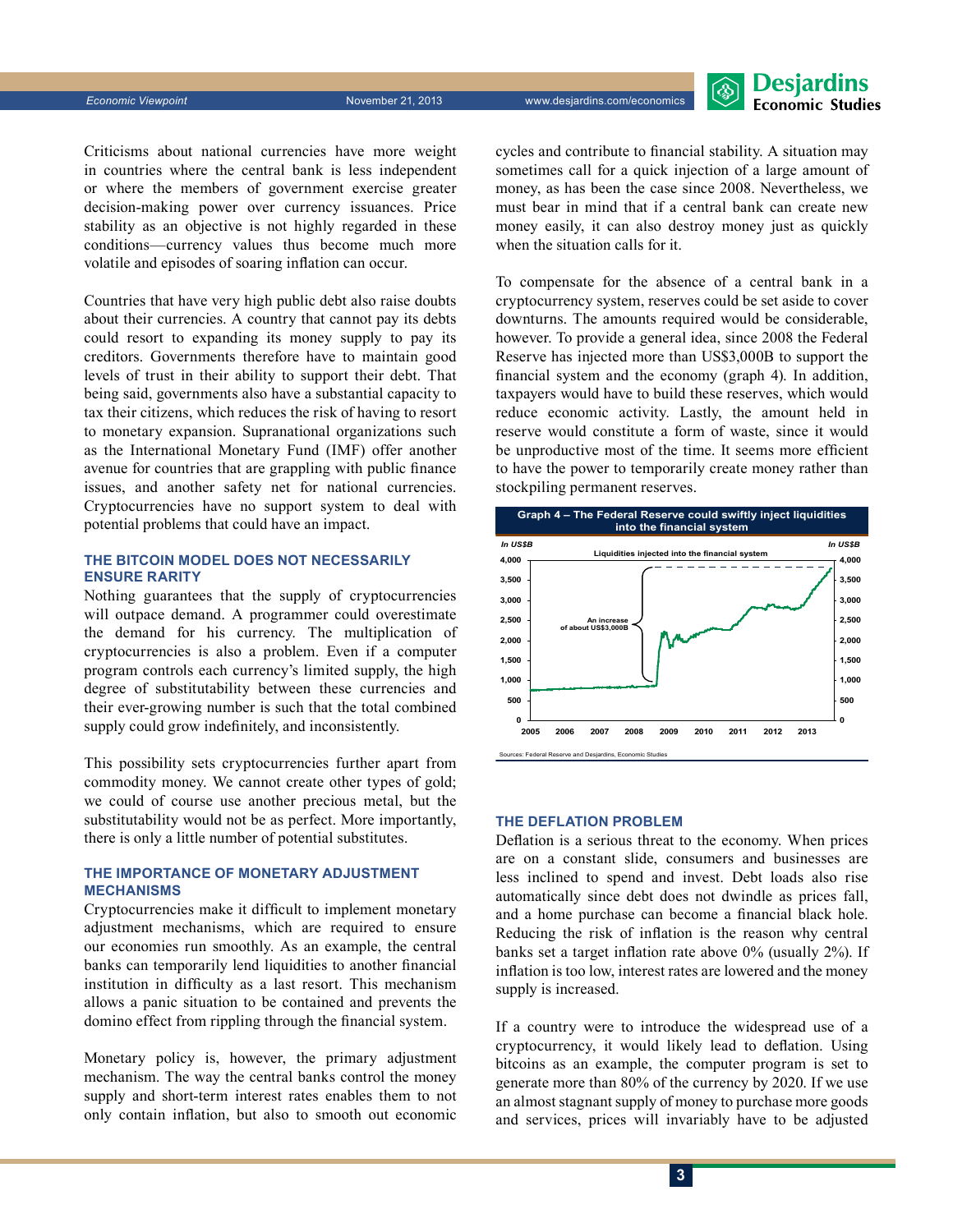

downwards. Bitcoin holders might be happy to see their currency gain value on a constant basis, but they wouldn't be compelled to spend and the economy would suffer.

The risk of deflation could be reduced if a country were to use a cryptocurrency where the supply is set in advance at a fairly high level and no ceiling is imposed. The inflation rate would still be highly volatile since the demand for the currency would not grow at a consistent and predictable pace. As a result, inflation expectations would be inadequately anchored and the risk premium charged for an investment or long-term loan would probably be high.

#### **No regulatory framework**

The widespread use of a virtual currency with no government backing and no adjustment mechanisms and the risk of unstable inflation—is hard to imagine. Moreover, a robust regulatory framework would be needed to ensure the various users do not lose out. If the fees for account maintenance, currency exchanges and transactions remain low for cryptocurrencies, it is largely because there are no safeguards in place or recourse for users who suffer damages. Our traditional monetary system offers several ways to protect citizens, but these structures come at a price. Deposit insurance is a prime example.

The need for regulations increases based on how the currency will be used to cover new risks that arise. Let's look at loan activity, for example. The Bitcoin network allows for the currency to change owners, but it does not allow for money to be lent. Technically, a user would have to consent to the transfer of his bitcoins to another user and reach an agreement with that user, outside the network, to guarantee that the lender would recoup the loan amount plus interest. Yet at the moment a borrower does not have any legal obligation to repay his loan. Much like the underground economy, lenders could demand high interest rates, like a loan shark, and use strong-arm tactics to get paid back.

#### **A shady side**

Anonymity and the absence of rules provide fertile ground for illegal activity. The Silk Road website, which the Federal Bureau of Investigation (FBI) shut down in last October for illicit trade, accepted payment in bitcoins exclusively. Other similar websites are flourishing online, and because of the benefits cryptocurrencies offer, they are the ideal complement to the service offer.

Another less honourable characteristic of these currencies is their veneer as a potential Ponzi scheme. The way cryptocurrencies are created seems to give the first movers the edge. This might explain why so many people are trying to kick-start these types of currencies. The growth of the supply accelerates early on, so those who get in on the ground floor to support the network enjoy a better financial reward and the potential to make bigger gains. This potential depends on the number of new users that will swell their ranks. The demand for these currencies has to grow continuously if they are to gain value.

Lastly, cryptocurrencies could also be used for tax evasion purposes. Using bitcoins to pay for something is almost like using cash to settle a purchase. "Under the table" payments become "behind the screen" payments. If these transactions are not reported, governments could lose out on sales tax revenues.

#### **Target of speculative bubbles**

The recent and spectacular returns posted by bitcoins have made headlines everywhere, which only attracts new takers. The risk of a bubble grows when individuals buy an asset only because they expect future performance to mirror past performance. The value of bitcoins could very well keep rising for a while. More buyers mean higher values, and higher values will attract even more buyers. Except that nothing lasts forever and when the euphoria gives way to panic, the correction could be very severe.

One event that has a negative impact on demand is all that would be needed to trigger a correction. Governments could eventually legislate the use of cryptocurrencies, for example. This would undoubtedly undercut the confidentiality aspect and probably push up the cost of using these currencies. With fewer benefits to offer, the demand for bitcoins would wane. By ripple effect even a weak drop in demand could turn into a major correction. As soon as the returns would start to lag, several investors could opt to sell to cash in on their gains. More sellers would simply erode the currency's value, and the more the currency loses value, the more the number of sellers would swell.

Trust in this currency could also nosedive from one day to the next if an operational risk were to emerge, for instance, a computer failure. In such situations, paper money would look very attractive, but this format is not available to bitcoins. Users are also exposed to hackers and electronic theft. With no recourse to recover potential losses, some users would probably be encouraged to withdraw their money after a hacking incident or a massive theft, which would be widely reported in the media.

Bitcoin is the number one cryptocurrency right now, but its supremacy is not assured. The Bitcoin network is far from perfect. To provide an example, it takes at least 10 minutes to conduct a Bitcoin transaction—this is the time required